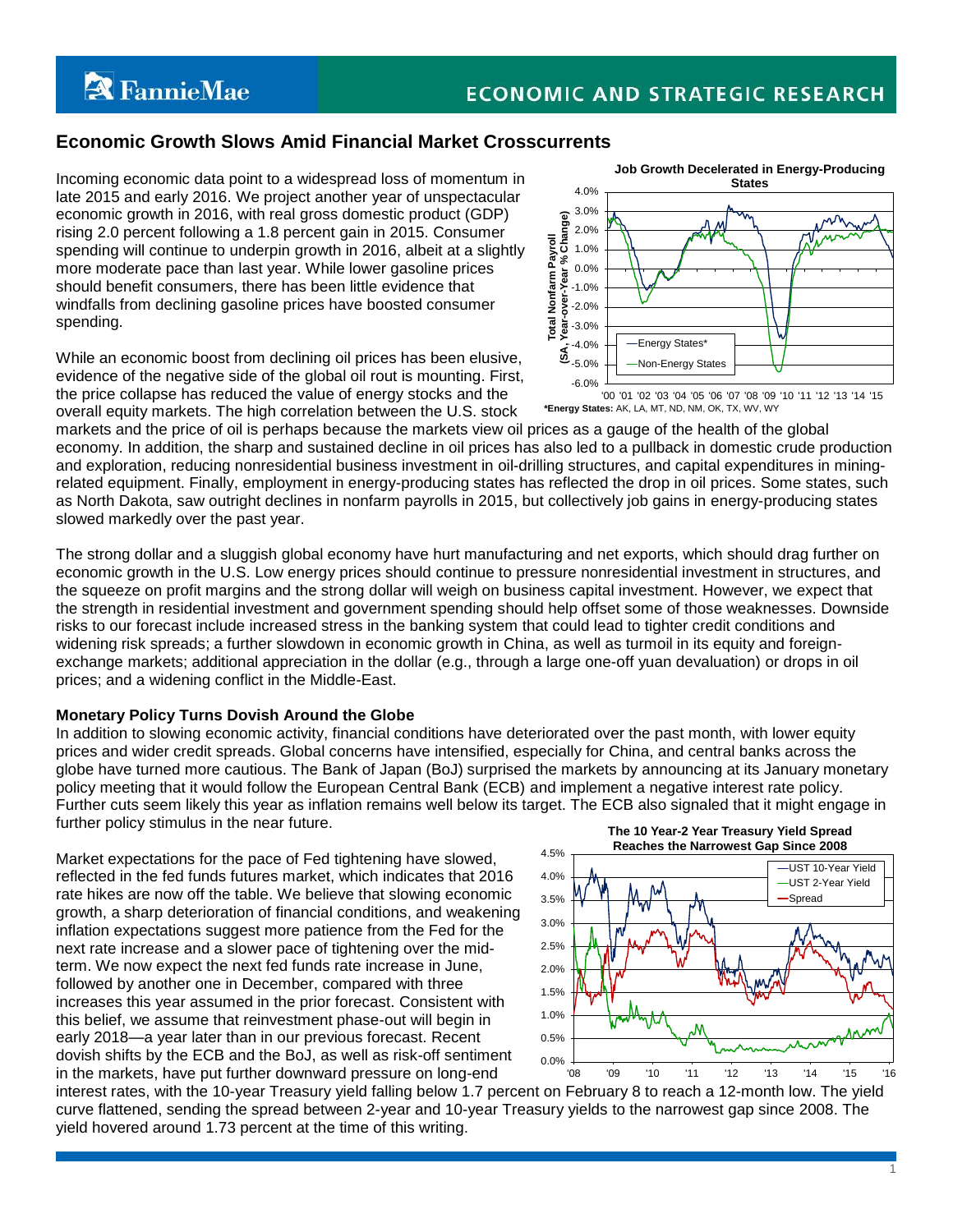#### **Economic Growth Ends 2015 with a Whimper**

We trimmed our forecast of first quarter economic growth by 0.6 percentage points to a 1.9 percent annualized pace following the meager 0.7 percent first estimate of fourth quarter growth. Real consumer spending drove growth, rising 2.2 percent annualized and contributing 1.5 percentage points to the increase in GDP. Residential investment and the government sector also added to growth, helping to offset drags from inventories, net exports, and business fixed investment. Although inventory investment declined further in the fourth quarter, we believe the level of investment remains unsustainably high, suggesting that the inventory correction could extend into the current quarter, continuing to drag on GDP growth.

# **GDP Growth Anemic in Q4 as Personal Consumption is Forced to Carry the Load**



#### **Consumers Save the Day**

Our forecast of a rebound in growth in the first quarter reflects our expected pickup in real consumer spending growth to 2.7 percent annualized. Real consumer spending was uninspiring in December, edging up only 0.1 percent, despite a decent income gain. As a result, the saving rate rose to tie a three-year best, building a cushion for consumers early this year. In addition, the solid earnings growth reflected in the January jobs report should support stronger consumer spending this quarter. A rebound in January vehicle sales suggests that consumer spending might already be picking up.

Despite the equity market crosscurrents, the labor market remains healthy. Following outsized gains averaging 279,000 per month during the fourth quarter of 2015, growth in nonfarm payrolls moderated to 151,000 in January. However, the unemployment rate fell to 4.9 percent, the first four-handle rate in nearly eight years, and the labor force participation rate edged up for the second consecutive month. The tightening labor market helped boost average hourly earnings growth, which jumped 0.5 percent from the prior month, the largest monthly increase in a year, and 2.5 percent from a year ago. In another encouraging sign, the average work week rose one-tenth to 34.6 hours. The combination of increased hours worked and solid earnings gains implied strengthening labor income growth at the start of the year.

**Wage Growth Picks Up as the Unemployment Rate Declines Further**



The Job Openings and Labor Turnover Survey (JOLTS), which is

released with a one-month lag to the employment report, painted an upbeat picture of the labor market going into 2016, with increased job openings, hires, and quits, as well as decreased layoffs, in December. Notably, the job openings rate increased to 3.8 percent, matching the high for the expansion and the highest on record since the inception of the series in 2000. The quit rate, which reflects workers' confidence in the jobs market, jumped to an expansion high of 2.1 percent. The combination of more job openings and quits supports the view that wage gains should continue to strengthen. A survey from the National Federation of Independent Business (NFIB) reinforced the notion of a tightening labor market in January. Both the share of firms reporting unfilled job openings and the share reporting increasing compensation over the past three months were at expansion highs. However, the share planning to raise compensation over the next three months pulled back from its expansion high in the prior month.



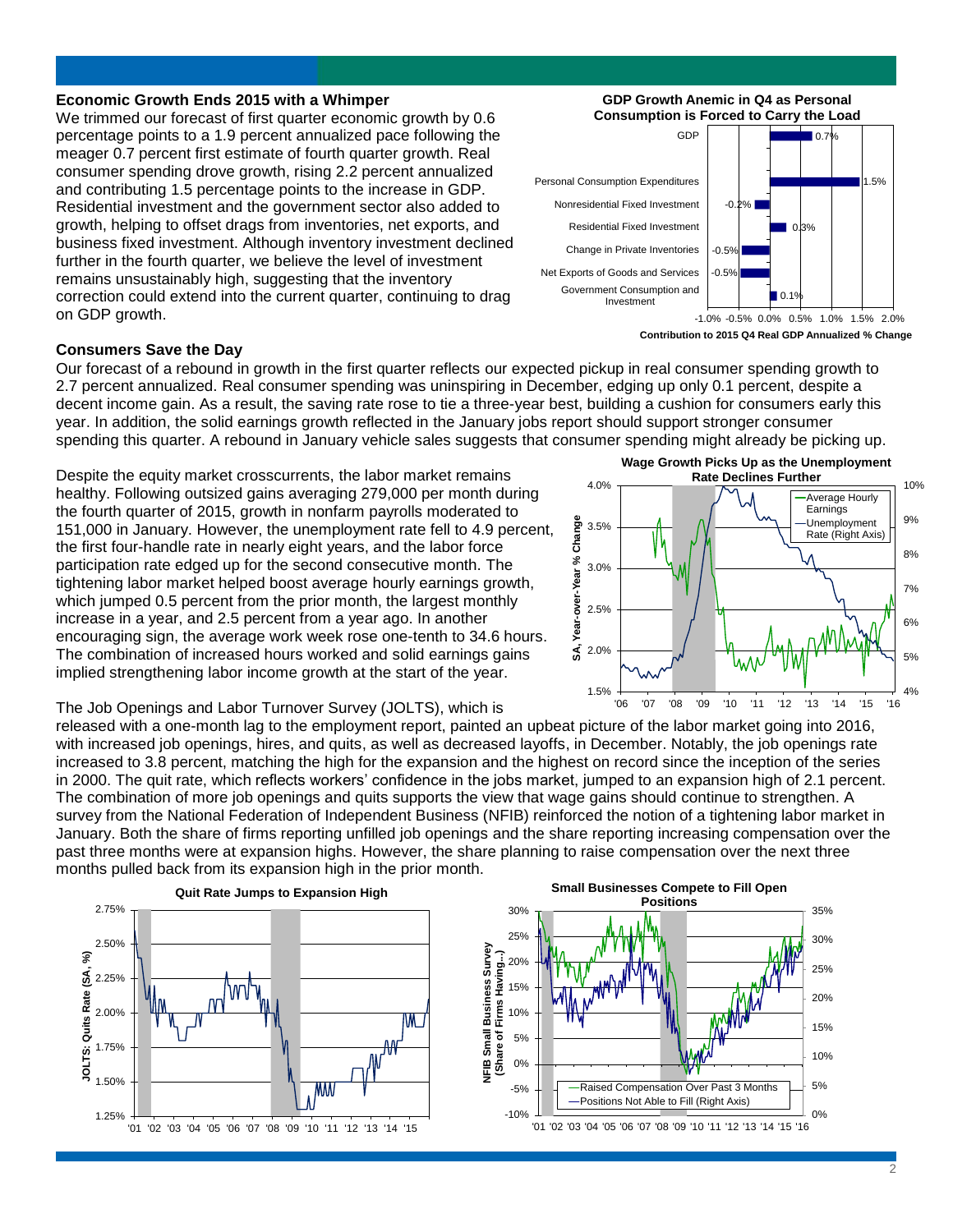The trend in consumer credit outstanding data from the Fed also suggests improving consumer fundamentals. Revolving credit (largely credit card debt) rose 5.1 percent in December from a year ago for a second consecutive month. If this uptrend continues, it would indicate increased confidence, boding well for consumer spending this year. Meanwhile, nonrevolving credit (largely auto and student loans) has slowed slightly during the past year, helping to narrow the gap between revolving and nonrevolving credit.

### **Drags Remain**

We expect the strong dollar, sluggish global growth, and low oil prices will remain drags on growth in 2016. After subtracting 0.7 percentage points from GDP growth in 2015, the biggest drag since 2004, net exports are expected to slow economic growth again this year, albeit to a lesser degree. Even if the dollar stabilizes, the lags



inherent in the relationship between relative prices and trade volumes imply a lasting effect on the change in net exports. Given our expectation of continued low oil prices this year, expenditures on oil and gas wells and shafts and oilfield machinery, which fell about 50 percent in 2015, should continue to decline, but at a moderating pace. Because its share of GDP is now approximately only half of what it was a year ago, the energy sector's drag on economic growth should be modest this year; however, we expect overall nonresidential investment in structures to subtract from growth again this year.

# **Housing Roundup**

Against the backdrop of weak activity elsewhere in the economy, the housing market remained resilient, contributing 0.3 percentage points to GDP growth during the fourth quarter as well as for all of 2015. Stronger income growth and low mortgage interest rates last year helped boost housing activity. Single-family starts and new home sales reached the highest annual levels since 2007, existing home sales had the best showing since 2006, and multifamily starts posted the best year since 1988. (For more information on rental market conditions, read the February 2016 [Multifamily Market](http://www.fanniemae.com/resources/file/research/emma/pdf/MF_Market_Commentary_021716.pdf)  [Commentary\)](http://www.fanniemae.com/resources/file/research/emma/pdf/MF_Market_Commentary_021716.pdf). Home price gains strengthened, with the CoreLogic home price index rising 6.3 percent in December from a year ago, the biggest annual gain since July 2014. The dearth of homes available for sale should continue to support home prices; however, tight supply could also make it difficult for potential homebuyers to find homes to fit their needs. With renewed declines in the stock market since late last year, strong home price appreciation has become a key support for household balance sheets and helped lift more underwater mortgages into positive equity position, reducing the likelihood of default and creating a healthier housing market.

On a sobering note, the Census Bureau's Housing Vacancy Survey showed the homeownership rate (not seasonally adjusted) declined 0.2 percentage points to 63.8 percent in the fourth quarter of 2015 from a year ago, sending the 2015 average to 63.7 percent, the lowest annual reading since 1967. Data on household formation from the survey also disappointed, with the year-over-year gain moderating significantly to less than 500,000. However, we do not put much weight on just one quarter of this survey, which can produce volatile estimates of household growth. The weakness may reflect a payback from the spike in household growth registered in the fourth quarter of 2014. The annual average for all of 2015 showed an increase of 1.3 million households over 2014. Smoothing the volatile quarterly series over the past several years, we can clearly see that household formation has trended up.



Mortgage interest rates are expected to remain a support for home buying activity this year. Given the renewed flight-tosafety over the past month, we lowered our projected long-term interest rate path, with the 30-year fixed mortgage rate expected to remain below 4.0 percent through the rest of this year. Home sales were upbeat going into 2016. New home sales, which measure contract signings on new homes, posted the biggest monthly jump in December since August 2014. Existing home sales also posted a double-digit increase after a disappointing November, when closings were likely delayed by implementation of the TILA-RESPA Integrated Disclosure (TRID) regulation. Pending home sales, which record contract signings on existing homes, were essentially flat in December, but their stabilization following the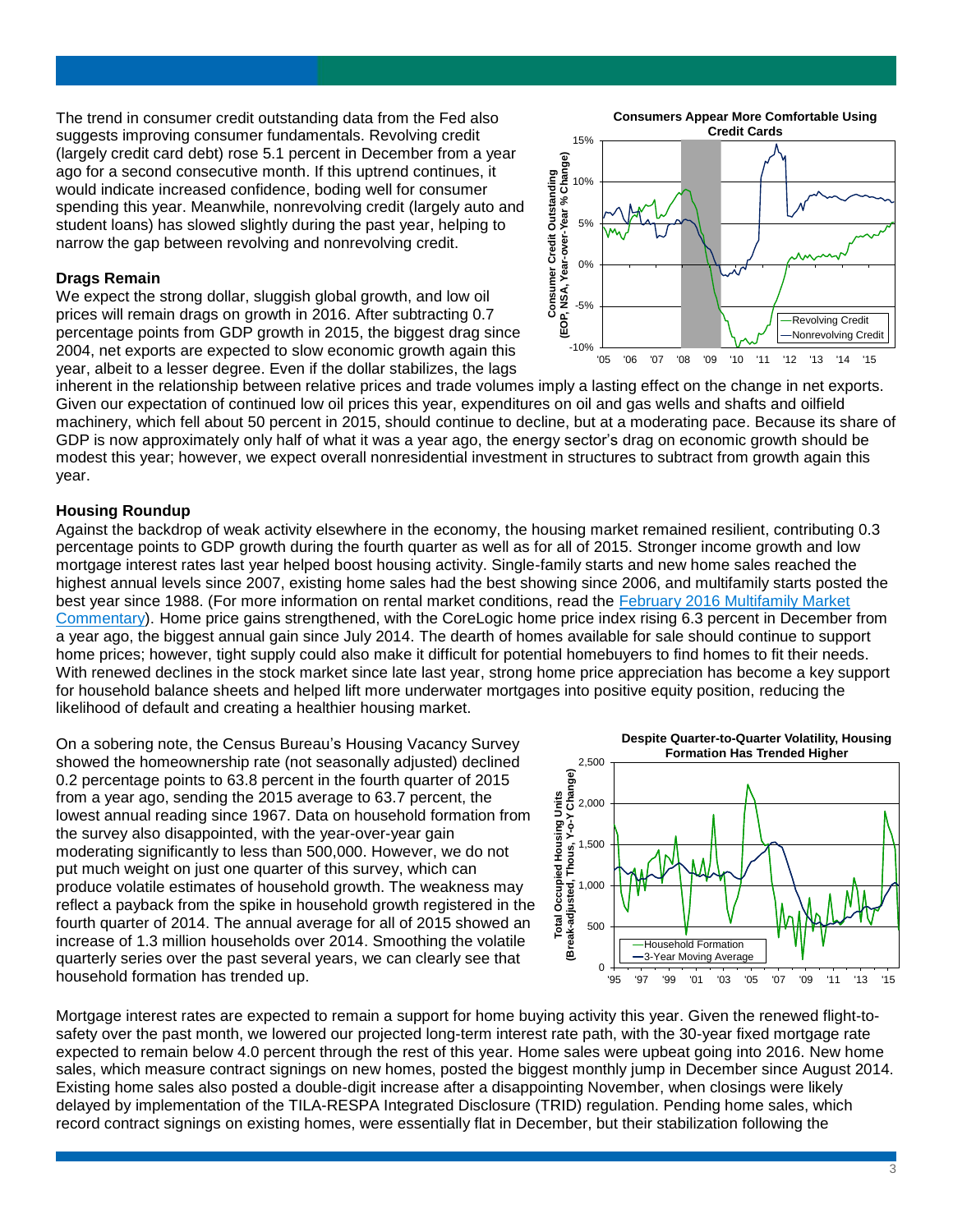downtrend between May and November could be considered a positive. Data from weekly purchase mortgage applications have been much more encouraging, with average monthly readings for December rising 7 percent from a year ago on top of nearly a 5 percent gain in November, though they have cooled somewhat since the start of the year.

While we believe that labor market conditions will tighten further, helping to boost wages, we also expect that home price appreciation will continue to outpace income growth, constraining home purchase affordability and impeding home sales. Affordability challenges are more prevalent in the lower-end of the housing market. Data from CoreLogic showed that home price appreciation in late 2015 was much stronger in the lower-end of the housing market than in the overall market, thanks to a very lean inventory consisting of about five months' supply of homes for sale. In October 2015, the months' supply readings for the low and the lowto-middle price tiers were comparable to those witnessed more than a decade ago.



One positive for affordability is continued easing credit standards, according to the latest Fed's senior loan officer survey. While the survey showed signs of further tightening in lending standards in the three months ending in January for several types of loans, including commercial and industrial loans and commercial real estate loans, lending standards for residential mortgages eased further for GSE-eligible loans, the largest segment of mortgage originations. We believe that continued gradual easing of credit constraints, via low down payment government loans and various GSE products, should help alleviate affordability problems for some potential first-time homebuyers, who are key to continued expansion in the home sales market.

Our outlook for housing activity is little changed from the prior forecast. We expect home sales to rise further this year, but at a more moderate pace than last year. Multifamily starts have been a bright spot for the housing sector during the last

few years. Despite continued strong demand for rental housing, we believe that expansion in that segment of the market is in a more mature state, and therefore we expect multifamily construction gains to be more modest this year. We expect that some of the supply constraints for single-family homebuilding will ease amid strong pent-up demand and positive momentum of new home sales at the end of last year, allowing builders to increase production at a faster pace this year. While our forecast of purchase mortgage originations is largely the same as in the January forecast, we revised higher our projected refinance originations by slightly more than \$100 billion in 2016 to reflect our lower mortgage interest rate forecast. Total single-family mortgage originations should drop about 11 percent this year to \$1.51 trillion, before declining by less than 5 percent in 2017. We expect the refinance share of originations to trend down from 47 percent in 2015 to 37 percent in 2016 and 31 percent in 2017.



## February 9, 2016 Economic & Strategic Research (ESR) Group

For a snapshot of macroeconomic and housing data between the monthly forecasts, please read ESR's [Economic and](http://www.fanniemae.com/portal/research-and-analysis/emma.html)  [Housing Weekly Notes.](http://www.fanniemae.com/portal/research-and-analysis/emma.html)

*Data source for charts: Bureau of Labor Statistics, Bloomberg, Bureau of Economic Analysis, National Federation of Independent Business, Federal Reserve Board, Census Bureau, CoreLogic, National Association of REALTORS®, Fannie Mae ESR Forecast*

*Opinions, analyses, estimates, forecasts and other views of Fannie Mae's Economic & Strategic Research (ESR) Group included in these materials should not be construed as indicating Fannie Mae's business prospects or expected results, are based on a number of assumptions, and are subject to change without notice. How this information affects Fannie Mae will depend on many factors. Although the ESR group bases its opinions, analyses,*  estimates, forecasts and other views on information it considers reliable, it does not guarantee that the information provided in these materials is *accurate, current or suitable for any particular purpose. Changes in the assumptions or the information underlying these views could produce materially different results. The analyses, opinions, estimates, forecasts and other views published by the ESR group represent the views of that group as of the date indicated and do not necessarily represent the views of Fannie Mae or its management.*